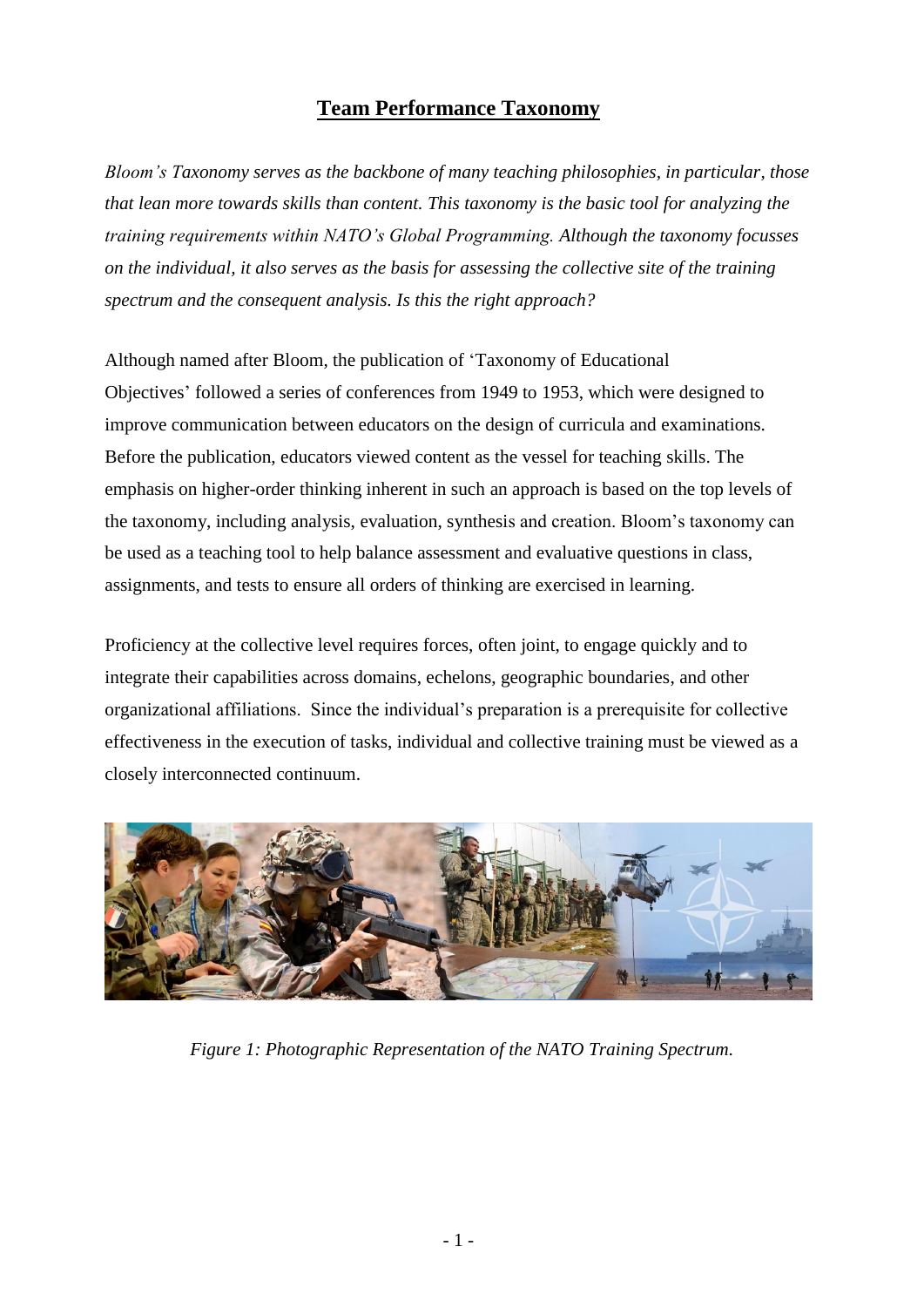NATO's Training Spectrum has two aspects [\(Figure 1](#page-0-0) & [Figure 2\)](#page-1-0): Individual and Collective<sup>1</sup>. It is then further described in four discreet areas, i.e. Education, Individual Training, Collective Training, and Exercises, which are defined as follows:

- Education The systematic instruction of individuals that will enhance their knowledge and skills, and develop competencies. It is the developmental activity enabling individuals to make a reasonable response to an unpredictable situation (mind-set).
- Individual Training The development of skills and knowledge necessary to perform specific duties and tasks. Individual Training is a learned response to a predictable situation (skills).
- Collective Training Procedural drills and practical application of doctrine, plans, and procedures to acquire and maintain collective tactical, operational and strategic capabilities to predictable situations. It is focused on the collective performance of a Headquarters and/or a formation. The Commander has the possibility to stop the training event, correct the performance and repeat the execution.
- Exercises Collective activities where Headquarters and/or formations are prepared to fulfil their missions, driven by external stimuli of a scenario and typically assessed on their readiness.



*Figure 2 : The NATO Training Spectrum.*

<span id="page-1-0"></span>During the Training Requirements Analysis, a step within the Development Methodology, the tasks are examined in greater detail and further refined into Audience, Functional Area, Task Performance Statement, and Proficiency Level. The combinations of these 4 elements for

<sup>&</sup>lt;sup>1</sup> Military Committee 0458/3 NATO Education, Training, Exercise and Evaluation (ETEE) Policy, dated 04 September 2014.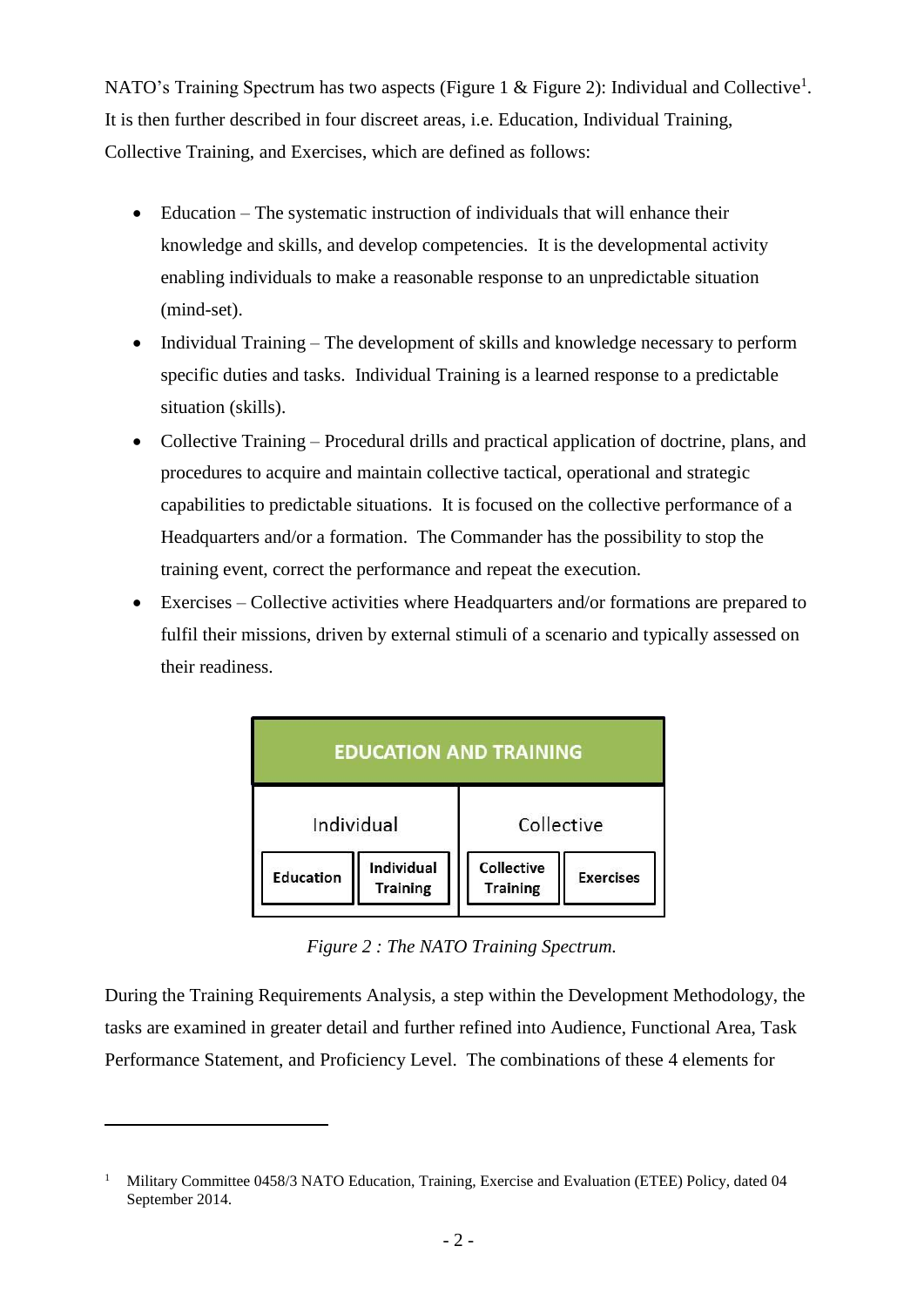every task result in the individual and collective NATO E&T requirements<sup>2</sup>. These requirements are eventually matched to existing E&T opportunities (potentially) open to NATO as solutions for satisfying the identified NATO E&T Requirements. The tool for matching requirements with solutions is a stratification scale of Job/Function Performance Level for requirements and solutions based on Bloom's Taxonomy.

A performant tool for the individual side of the spectrum, its use for the collective side neglects the difference in nature of both aspects. Using Bloom to stratify collective requirements and solutions assumes that, for reaching a certain team performance level, it is sufficient to bring the involved team members individually at that level. A collective level equals the sum of the individual levels. Collective training is reduced to a single training session done in group.

Although not explicitly recognized during the training analyses, the reports resulting from these sessions are limited on the collective side by stating the event(s) wherein the requirement is collectively trained or exercised. There is no way to assess the adequacy of the identified solution in satisfying the collective requirement as there is no collective element within this Bloom-based approach.

Collective training enhances team proficiency beyond simply putting the individuals together. Every effort to expand a Bloom-based Taxonomy towards the collective side will end in failure because the collective is more than just the sum of the individual capacities. Any proposal of a taxonomy for the collective side neglecting this observation has no value.

## **Studies**

Collective training is certainly not a new thing. It has been done by professionals like the military, firefighters, emergency and disaster assistance teams. It is surprising that a search on the topic reveals few useful studies. The majority of the studies focus on the individual side; a limited number cover the collective side. These latter studies restrict themselves to small teams. Working in teams is a popular theme, but the studies or managerial books only cover

<sup>2</sup> It may be that the NATO E&T requirement can only be efficiently satisfied by a NATO E&T Solution combined with an 'On the Job Training' (OJT). This OJT is a responsibility of the organization the individual belongs to.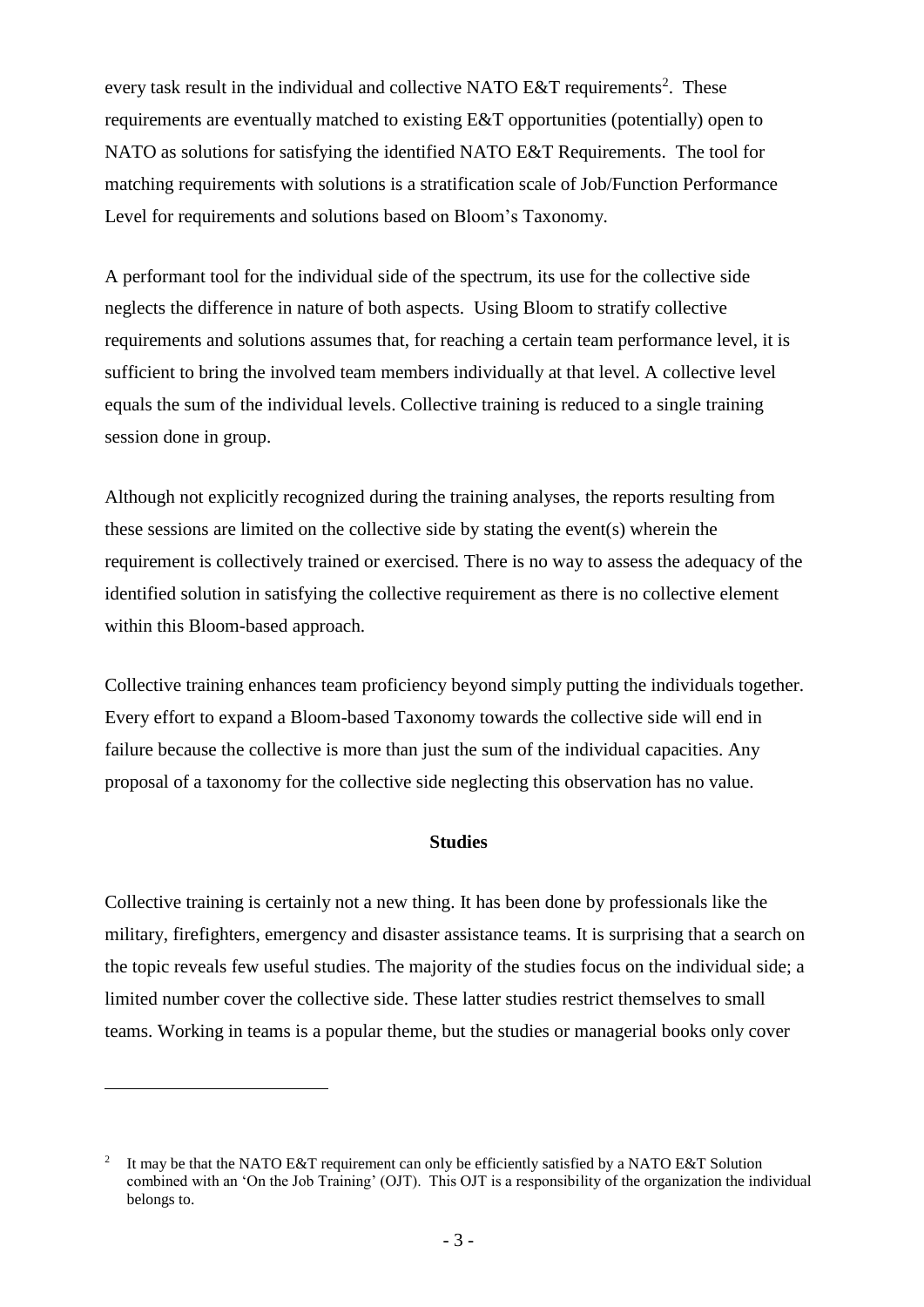how to make a team out of a small group of people. The proposed methods do rarely include collective training of complete organizations.

In hindsight, this should not have come as a surprise because training big teams like military units or headquarters have only value in life-threatening crises which are rare in day-to-day business life. Real life situations are considered as sufficient to 'train' a team in handling a routine production job. There is no need for extra training for a rare situation; lives do not depend on it, only jobs.

There are some team taxonomies and maturity models out there, but these are focussed on the behaviour or development status of teams and not on guiding collective training.

Even studies in the military realm are rare. The few found concerned highly specialized teams which are out of the scope of this document. This lack of studies may be caused by the tendency of the military to limit internal publications.

## **Observations**

The long history of collective training in the military gave shape to the current situation. A taxonomy should somehow take the acquired 'general knowledge' on collective training into account. This knowledge is observable during the planning and execution of collective training.

While small tactical teams go through rigorous training schemes by repeating the execution of tasks in certain situations over and over, big headquarters at the strategic level rarely train as a team. The main differences between these two extremities of the team continuum are:

1. The time to complete (a part of) an OODA-loop<sup>3</sup>;

 $\overline{a}$ 

- 2. The complexity and amount of information to be analyzed before deciding;
- 3. The direct threat of loss of lives of team members or others involved.

This observation brings us to the question: Why do we train collectively? The main aim is to be effective in the execution of a collective task within a given timeframe and to increase the

<sup>&</sup>lt;sup>3</sup> OODA loop stands for Observe, Orient, Decide and Act and was invented by USAF Col John Boyd.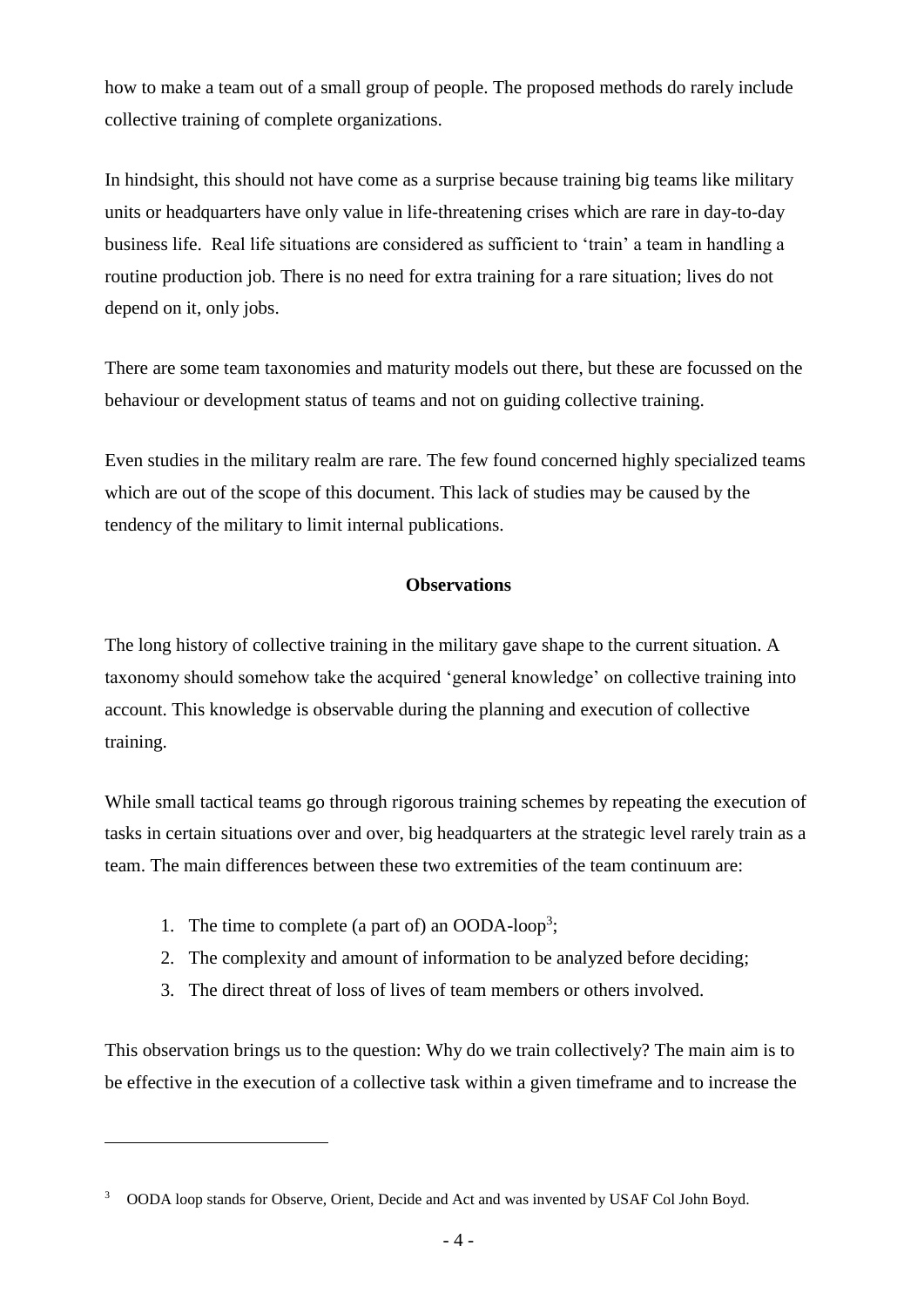speed of execution. Only if the set of (sub)tasks must be executed in parallel is there a need to collectively train. In that case, training provides each member with a better understanding of what is expected, when it is expected, and to whom the output should be given and builds trust amongst the members in the output of others.

Another observation is that although individual performance is a necessary condition for team performance, the team performance level does not necessarily improve by education and individual training. The idea that a certain level of team performance must be matched by a similar level of individual performance is incorrect. A group of experts does not necessarily makes an expert team.

[Figure 3](#page-4-0) displays the different types of team training according to two axes: unit<sup>4</sup> and task. The Task-axis distinguishes between a general approach to tasks that are valid for the majority of the teams; and specific tasks that are to be executed by the team at hand. The second, the Unit-axis also distinguishes between a general unit meaning that the participants are not members of the same team but may be different members of similar teams; and a specific unit, the actual team.

|      |                 | Unit                                                                                                    |                                                                                                                      |  |  |
|------|-----------------|---------------------------------------------------------------------------------------------------------|----------------------------------------------------------------------------------------------------------------------|--|--|
|      |                 | <b>General</b>                                                                                          | <b>Specific</b>                                                                                                      |  |  |
| Task | <b>General</b>  | (GT-GU) Education on<br>interpersonal<br>communication, team skills,<br>leadership,                     | (GT-SU) Collective<br>activity to increase team<br>coherence like team<br>building day, solving<br>general problems, |  |  |
|      | <b>Specific</b> | (ST-GU) Individual training<br>of a real task in a temporary<br>group like a simulation, a<br>workshop, | (ST-SU) Collective<br>training on a task that<br>needs to be performed                                               |  |  |

<span id="page-4-0"></span><sup>4</sup> The term 'Unit' is used instead of 'Team'.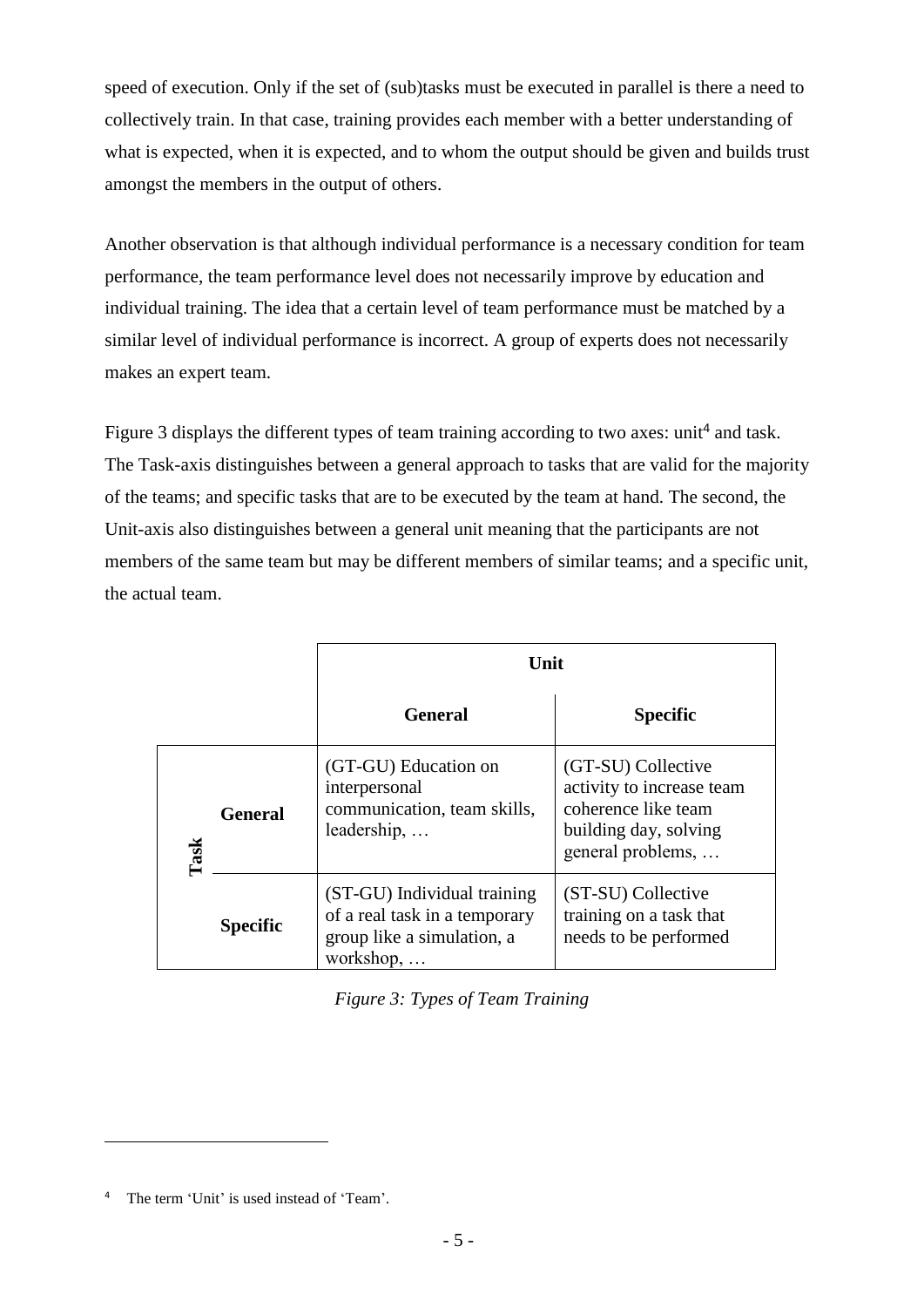The combination of those two axes gives four types of team training:

- 1. General Task General Unit (GT-GU) training is the type that educates and trains individuals in the skills and aptitudes to work as a team member. It provides them with generally applicable knowledge and skills to function within a team. This kind of training can include simulated team exercises. Example: general team training for Staff Officers.
- 2. Specific Task General Unit (ST-GU) training focusses on specific tasks the trainees have to perform as part of a team. These tasks are normally limited in scope and within the set of tasks to be executed by the participants within their future team. As with the GT-GU, this kind of training is focussed on the individual and not considered as collective training. Example: training of logisticians to work as a member in a logistics branch.
- 3. General Task Specific Unit (GT-SU) training aims to build a specific team out of a group of skilled individuals. The purpose is not to execute the tasks that are part of the job, but to create a team that can handle unforeseen situations through better mutual understanding. Although the tasks are not necessarily work related, the participants are the actual members of the team. Example: a team building exercise for the members of an existing logistics branch.
- 4. Specific Task Specific Unit (ST-SU) training prepares a team for an optimum performance of the tasks to be performed by that team. Normally this is done under the supervision by the team leader by (re)executing the tasks until the right output is produced, and then repeating everything again to make sure that there is some sort of automatism. Although GT-SU training can be considered as such, ST-SU is what collective training is really about.

#### **Building the Taxonomy**

The first idea for a Team Performance Taxonomy was inspired by the Bloom taxonomy for education and individual training. A simple transposition to collective training did not suffice to explain the number of training activities needed to reach a certain level. The complexity of the collective task at hand, the basis for the Bloom taxonomy, results in a contradiction with the observation of the diminishing training activities from tactical to strategic level.

The second taxonomy considered the impact of time (or speed of decision) and complexity in a simplistic way: the most difficult factor determined the level. Although this combination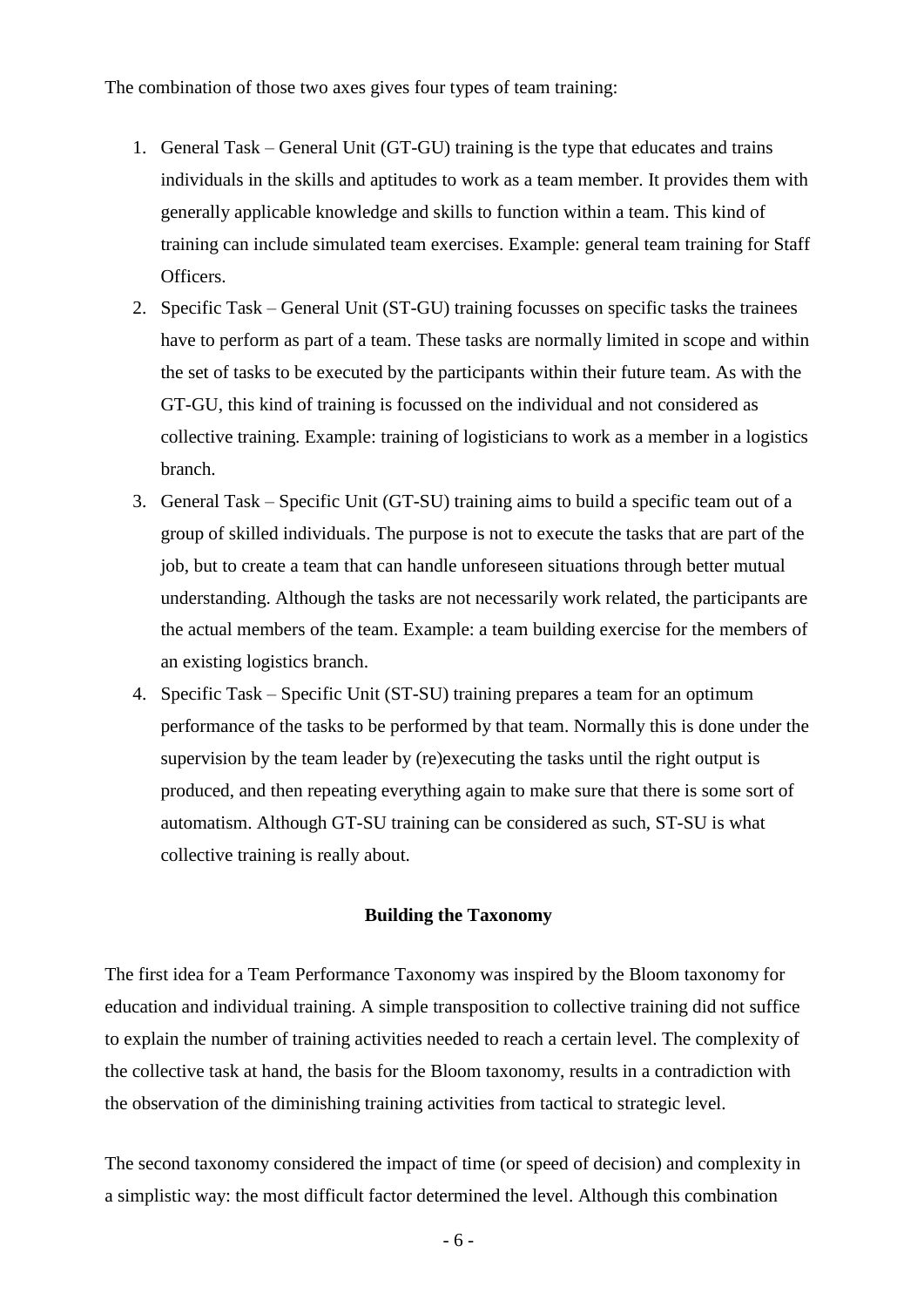improved the taxonomy by mirroring the observation closer, it did not explain in a satisfactory manner the tactical-strategic contradiction.

# **A Team Performance Taxonomy for Collective Training**

The third taxonomy combines the speed of decision and complexity in such a way that both vary independently, but the combination indicates the level within the taxonomy. This is represented by the two lines under the proposed taxonomy of [Figure 4.](#page-8-0) The levels of Team Performance in the taxonomy are ordered from 'aaa' to 'eee' to differentiate with the 100 to 500 levels used on the individual site while keeping a recognizable similarity. For every level, the taxonomy provides the following information to identify the performance level:

- Team member Interactions. The higher the performance level of the team, the more complex and mature the nature of the interactions between the team members are.
- Command and Control of lower units/HQs. As a team (i.e. headquarters) increases its performance level, it will be able to command and control units (or HQs) at subordinate levels. The assumption is that an  $HO$  can only command and control  $(C2)$ a subordinate HQ or unit at the same or lower level. It seems hard for an HQ to use a C2 style towards lower echelons that the HQ itself as a team has not mastered yet.
- Procedures. Gives the level and nature of the procedures used/needed by the team to function at that level.
- Internal feedback and communication. This is a reflection of the level of interactions between team members.
- Education & Training. The way the team learns.
- Possible Methods of Collective Training. Suggestions of methods to maintain or improve the level of performance.

The necessity to raise the level of performance, and thus the number of collective training activities of type ST-SU, is normally a combination of increased complexity and speed<sup>5</sup>. This can be expressed by

 $n_{CT} = f(T_{\text{raining}} \text{ Performance Level}) = k_1(C^k{}_2^S - 1)$ 

<sup>&</sup>lt;sup>5</sup> Teamwork necessary to increase quality and/or creativity are not considered a base for collective training events as defined here.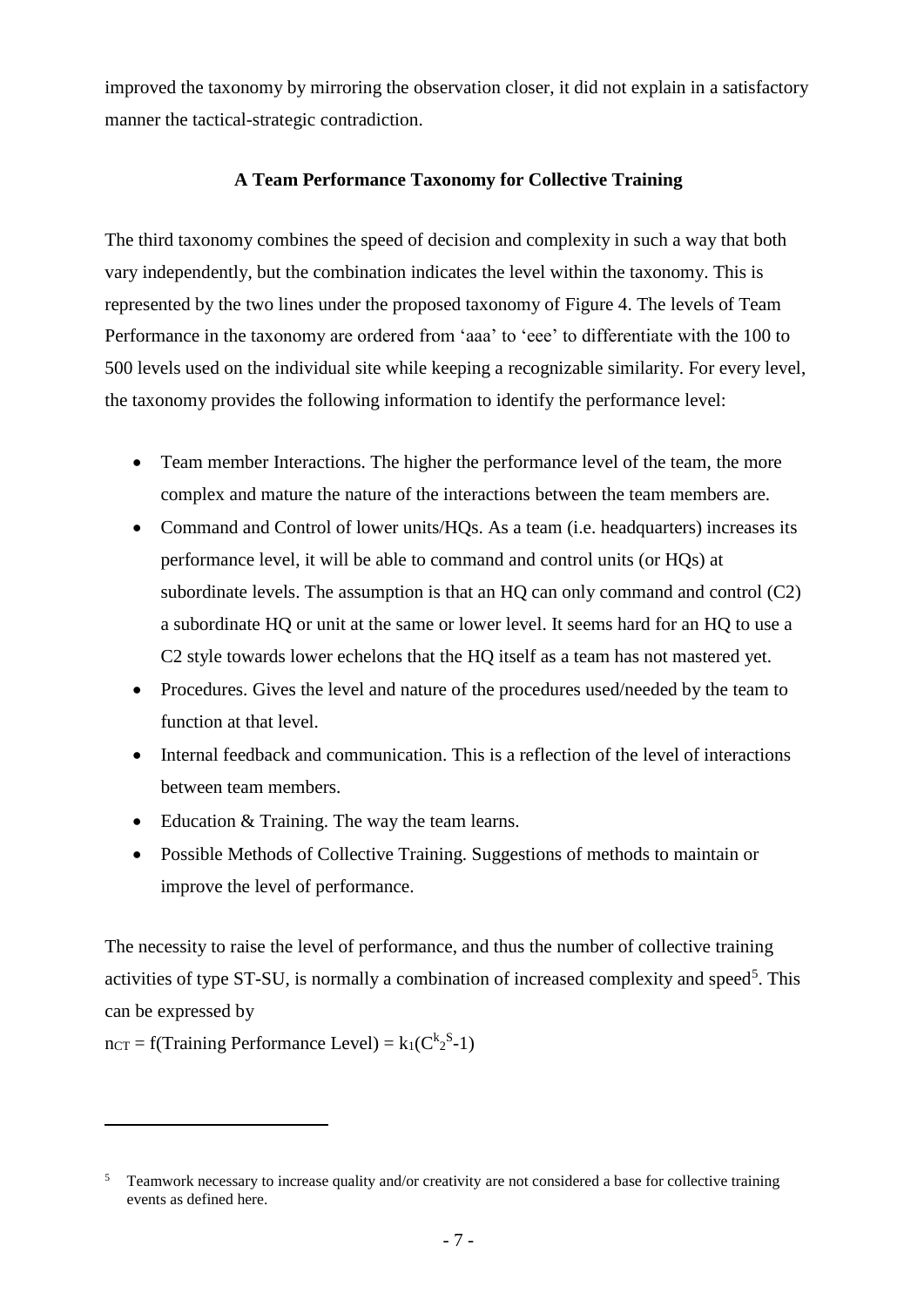with  $n_{CT}$  as the number of Collective Training activities,  $k_1$  and  $k_2$  as constants, C for Complexity and S for Speed of Decision.

The formula (see also the graphical representation of [Figure 5\)](#page-9-0) does not provide an exact number of training activities but a general guideline. It is clear that the need for speedy decisions drives the number of training activities. The higher the need for speed, the higher the number of activities to reach the desired level. The formula also indicates that when speed is of no importance, there is no need to collectively train.

Complexity has a much lesser impact on the number of training activities. This conforms to the tactical-strategical observation.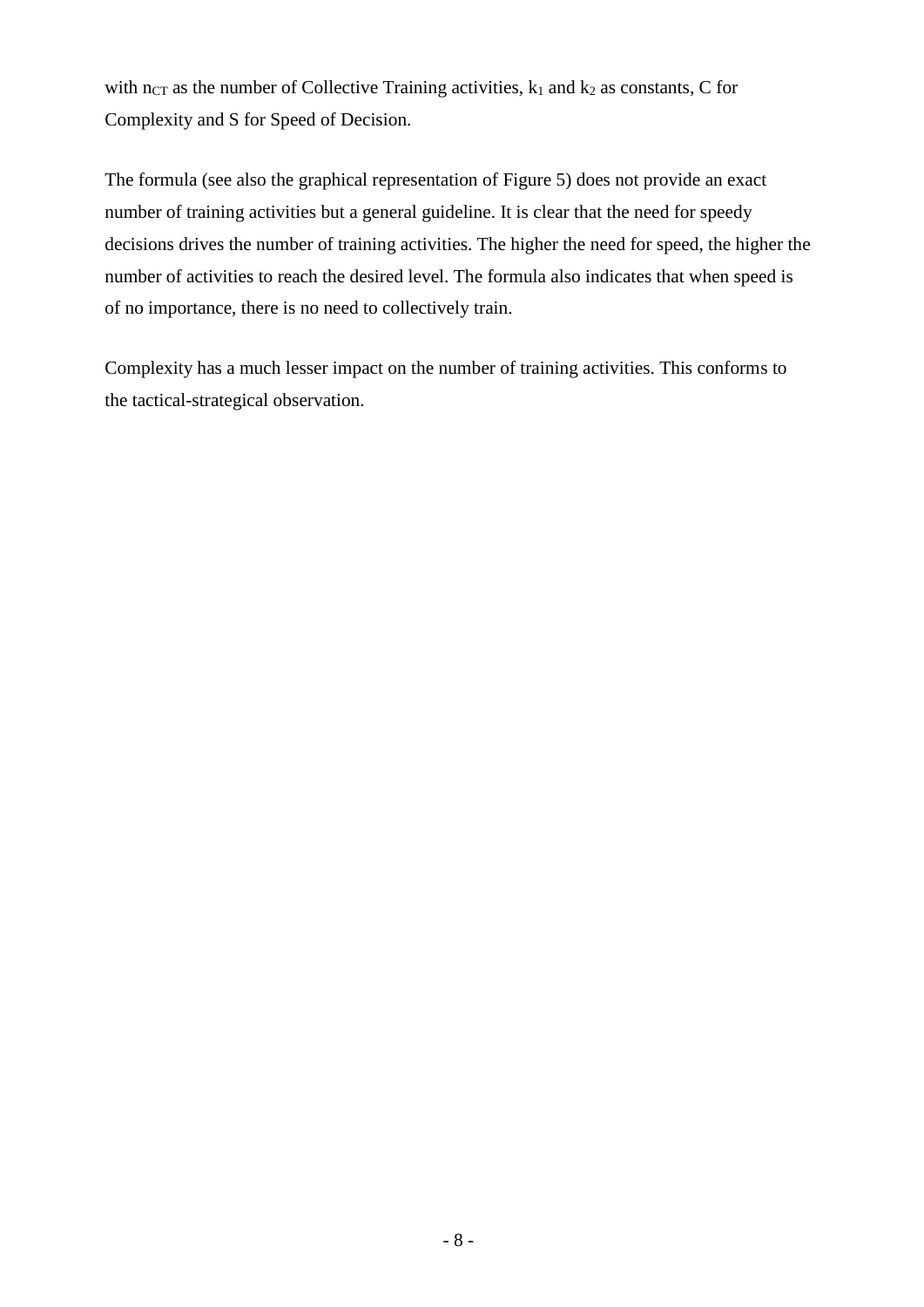|  | Figure 4: The Proposed Taxonomy for Collective Training |  |
|--|---------------------------------------------------------|--|
|  |                                                         |  |

|                 |                                                          | <b>Team Proficiency Level</b>                  |                                                                                                       |                                                                                            |                                                                                   |                                                              |
|-----------------|----------------------------------------------------------|------------------------------------------------|-------------------------------------------------------------------------------------------------------|--------------------------------------------------------------------------------------------|-----------------------------------------------------------------------------------|--------------------------------------------------------------|
|                 |                                                          | (aaa)<br><b>Individualized</b>                 | (bbb)<br><b>Programmed</b>                                                                            | (ccc)<br><b>Integrated</b>                                                                 | (ddd)<br><b>Proactive</b>                                                         | (eee)<br><b>Intuitive</b>                                    |
|                 | <b>Team member Interactions</b>                          | Non-existent, must still be<br>developed       | Limited to what is written<br>and based on general<br>knowledge and experience<br>with previous teams | Interactions are executed in<br>an integrated manner as<br>foreseen in procedures          | Integrated interactions as<br>foreseen, but adapt to small<br>changes             | Intuitive interactions to new<br>situations                  |
| Characteristics | <b>Command and Control of</b><br>lower units/HQs         | Not possible                                   | Detailed Tasking                                                                                      | Tasking                                                                                    | Objectives that are translated<br>in tasks                                        | <b>Mission Command</b>                                       |
|                 | <b>Procedures</b>                                        | External detailed procedures                   | Mostly external procedures                                                                            | Developing own detailed<br>procedures                                                      | Own procedures for known<br>situations                                            | Own, flexible procedures                                     |
|                 | <b>Internal feedback and</b><br>communication            | None                                           | Limited capability to reflect<br>procedures, structures, and<br>tasks                                 | Capability to reflect on own<br>processes, structures, and<br>tasks; elementary LL process | Capability to contribute to<br>and implement LL processes                         | LL Processes (including<br>subordinated entities)            |
|                 | <b>Education &amp; Training</b>                          | Copy, completely<br>dependable on external E&T | Follow given instruction,<br>mostly dependable on<br>external E&T                                     | Educate and train staff to<br>absorb changes in personnel                                  | Educate and train to absorb<br>big turnover of personnel<br>and augmentees        | Educate and train to adapt to<br>new situations and missions |
|                 | <b>Possible Methods of</b><br><b>Collective Training</b> | E&IT                                           | Collectively run through<br>procedures, Cross-<br>Functional Training, BST,<br>KLT, Demos, Role Play  | BST, AAR, FTX, KLT,<br>Group Simulations, Field<br>Trip                                    | FTX, Group Simulations,<br>Group Gaming, Field Trip,<br><b>Guided Discussions</b> | FTX, Group Gaming, Group<br><b>Discussions</b>               |
|                 |                                                          |                                                |                                                                                                       |                                                                                            |                                                                                   |                                                              |

<span id="page-8-0"></span>

|       | <b>Command and Control by</b>    | Detailed Tasking              | Tasking                  | Objectives that are translated | Mission Command within      | <b>Mission Command</b>      |
|-------|----------------------------------|-------------------------------|--------------------------|--------------------------------|-----------------------------|-----------------------------|
| Чŗ    | higher HO                        |                               |                          | in tasks                       | certain limits              |                             |
|       | <b>Environment</b>               | Unilateral                    | Multiple environments    | Multiple (moderate             | Increasingly complex        | <b>Complex Environments</b> |
|       |                                  |                               | (limited number and      | complex) environments          | environments                |                             |
|       |                                  |                               | complexity)              |                                |                             |                             |
|       | <b>Forces</b>                    | Single Service, single nation | Single Service, Combined | Joint and Combined             | Joint, Combined, with       | Joint, Combined, partners   |
|       |                                  |                               |                          |                                | substantial contribution by | and Interagency             |
|       |                                  |                               |                          |                                | partners                    |                             |
|       |                                  |                               |                          |                                |                             |                             |
|       | Speed to complete the            | Speed is not the driver       | Step by step as there is | Routine like speed as task     | High speed                  | Quasi-instantaneously from  |
| Speed | <b>OODA</b> loop for the task at |                               | ample time to decide and | must be executed under         |                             | observation to executed     |
|       | hand in the time available       |                               | execute                  | normal time restraints         |                             | action                      |
|       |                                  |                               |                          |                                |                             |                             |
|       |                                  |                               |                          |                                |                             |                             |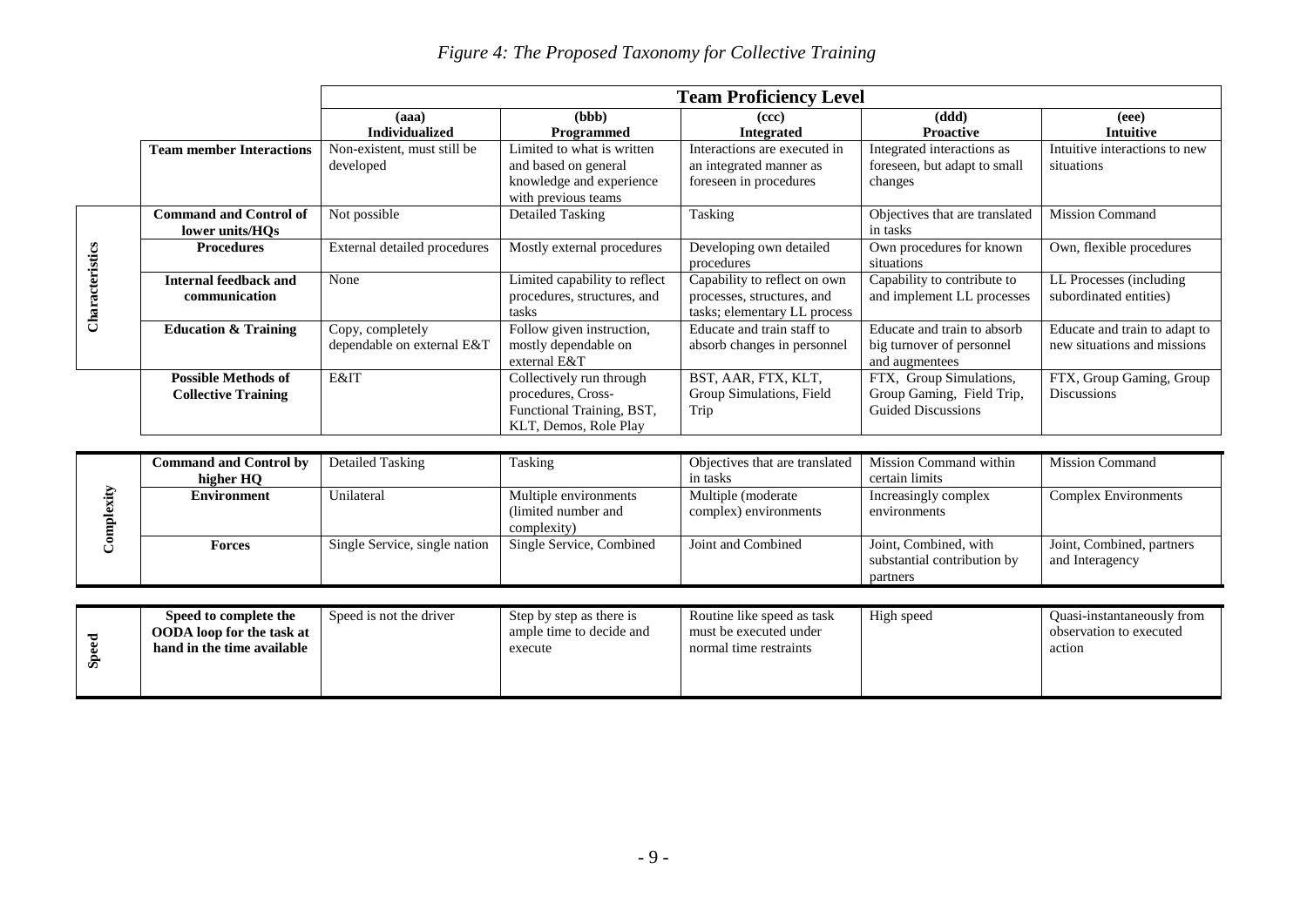

<span id="page-9-0"></span>*Figure 5: Graphical Representation of the Impact of Speed and Complexity on the Number of Collective Training Activities.*

As mentioned above, there are 4 types of team training. The use of the other 3 types influences positively the constants  $k_1$  and  $k_2$ . These constants can also be reduced by the experience of the members with working in other teams, the experience of the team in other tasks (comparable to the GT-SU type of training) and, of course, real life experience (i.e. operations). Although the latter can greatly increase the team performance level, as observed during an HQ in an operation, this approach is not a valid collective training option.

The taxonomy offers other insights. The first taxonomy based on Bloom, i.e. the one currently used in the Training Requirements Analyses, suggests that for a team to reach for example a '400' level in team performance, all members should perform at the comparable 400-level on an individual basis. This is in contradiction with the observed connection between the individual and collective level. The link with education and individual training is through the 'aaa' level; this underlines the basic idea of the NATO Training Spectrum that individual preparation is a necessary but not a sufficient condition for collective performance. It also does not lead to the wrong conclusion that more individual training leads to increased team performance.

Although the taxonomy may suggest that a team performs at a certain level, the reality is not that simple. A bit like Bloom's Taxonomy, the real level of a team will be a mix of the execution of collective tasks at different performance levels. To master a new task, a well-oiled team needs collective training, but the number of training activities will be fewer than a lessmature team.